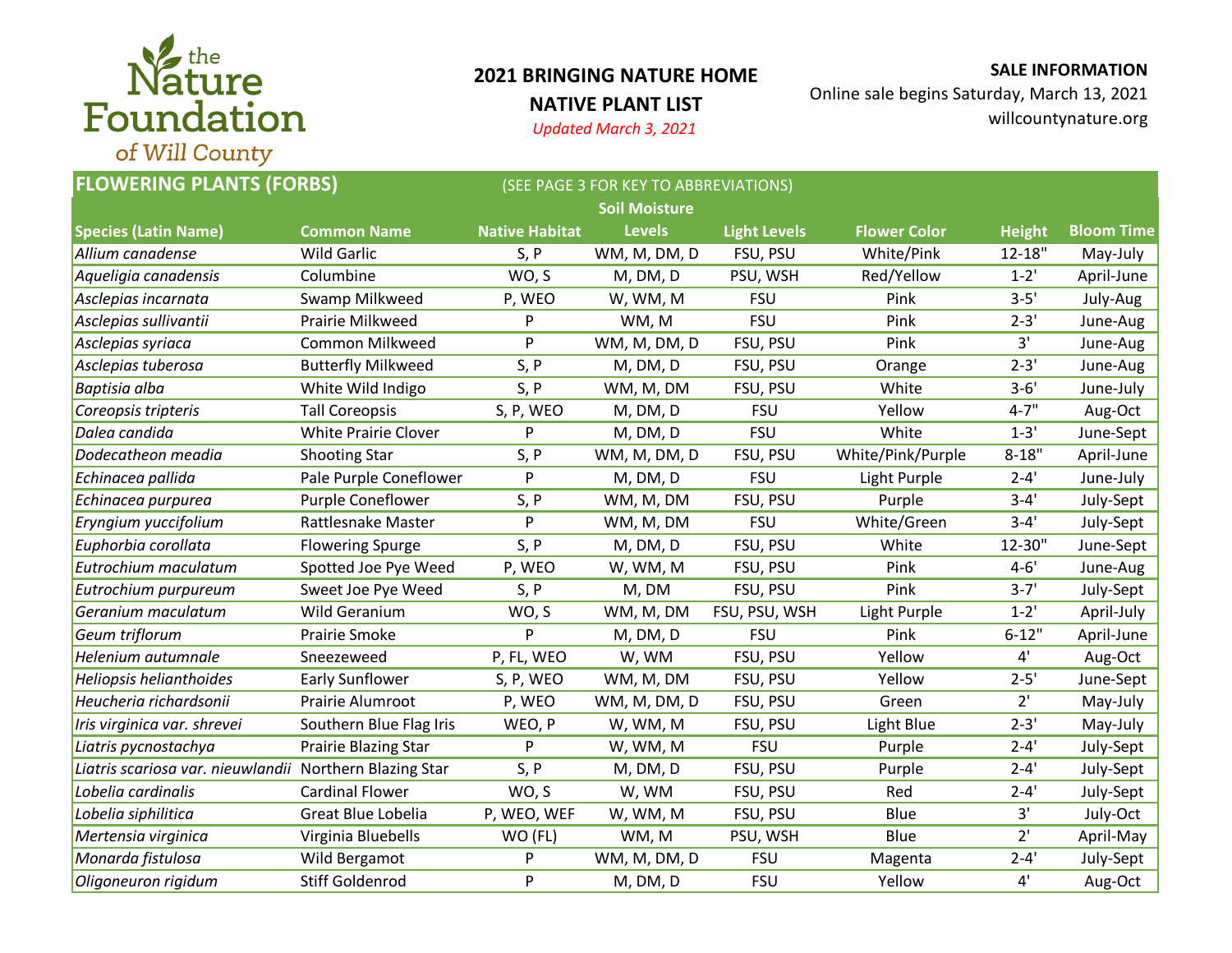|                                                 |                             |                       | <b>Soil Moisture</b> |                     |                      |               |                   |
|-------------------------------------------------|-----------------------------|-----------------------|----------------------|---------------------|----------------------|---------------|-------------------|
| <b>Species (Latin Name)</b>                     | <b>Common Name</b>          | <b>Native Habitat</b> | <b>Levels</b>        | <b>Light Levels</b> | <b>Flower Color</b>  | <b>Height</b> | <b>Bloom Time</b> |
| Parthenium integrifolium                        | Wild Quinine                | S, P                  | WM, M, DM            | <b>FSU</b>          | White                | $2 - 3'$      | June-Sept         |
| Penstemon digitalis                             | <b>Foxglove Beardtongue</b> | S, P                  | WM, M, DM            | FSU, PSU, WSH       | White                | $2 - 4'$      | June-July         |
| Physostegia virginiana                          | <b>Obedient Plant</b>       | P, WEO                | W, WM, M             | FSU, PSU            | White/Pink/Purple    | $3 - 4'$      | Aug-Sept          |
| Pycnanthemum virginianum                        | <b>Mountain Mint</b>        | P, WEO                | W, WM, M, DM         | FSU, PSU            | White                | $2 - 3'$      | June-Sept         |
| Ratibida pinnata                                | <b>Yellow Coneflower</b>    | S, P                  | M, DM                | FSU, PSU            | Yellow               | $3 - 6'$      | July-Sept         |
| Rudbeckia hirta                                 | <b>Black-Eyed Susan</b>     | P                     | WM, M, DM            | <b>FSU</b>          | Yellow               | $1 - 3'$      | June-Oct          |
| Rudbeckia fulgida                               | Showy Black-Eyed Susan      | P                     | M, DM                | <b>FSU</b>          | Yellow               | $1 - 2'$      | Aug-Sept          |
| Ruellia humulis                                 | Wild Petunia                | S, P                  | M, DM, D             | FSU, PSU            | Light Purple         | $1 - 2'$      | July-Aug          |
| Silene regia                                    | <b>Royal Catchfly</b>       | P                     | M, DM                | <b>FSU</b>          | Red                  | $2 - 4'$      | July-Aug          |
| Silphium laciniatum                             | <b>Compass Plant</b>        | P                     | M, DM                | <b>FSU</b>          | Yellow               | $3 - 10'$     | June-Sept         |
| Silphium perforliatum                           | Cup Plant                   | S, P                  | W, WM, M             | FSU, PSU            | Yellow               | $3 - 8'$      | July-Sept         |
| Solidago speciosa                               | Showy Goldenrod             | S, P                  | M, DM, D             | FSU, PSU            | Yellow               | $2 - 5'$      | Aug-Oct           |
| Symphyotrichium laeve                           | Smooth Blue Aster           | P                     | WM, M, DM            | FSU, PSU            | Blue                 | $3 - 5'$      | Aug-Oct           |
| Symphyotrichium novae-angliae New England Aster |                             | P                     | W, WM, M, DM         | <b>FSU</b>          | <b>Blue/Purple</b>   | $2 - 5'$      | Aug-Oct           |
| Symphytrichium oblongfolium                     | <b>Aromatic Aster</b>       | <b>p</b>              | M, DM                | <b>FSU</b>          | Purple               | 2'            | Aug-Nov           |
| Symphyotrichum shortii                          | Short's Aster               | S, WO                 | M, DM                | PSU, LSH            | <b>Blue/Purple</b>   | 3'            | Aug-Oct           |
| Tradescantia ohiensis                           | Spiderwort                  | S, P                  | WM, M, DM            | FSU, PSU            | Blue                 | $2 - 4'$      | May-July          |
| Verbena stricta                                 | Hoary Vervain               | S, P                  | DM, D                | FSU, PSU            | Purple               | $2 - 3'$      | June-Sept         |
| Zizia aurea                                     | <b>Golden Alexanders</b>    | S, P                  | WM, M, DM            | FSU, PSU            | Yellow               | $1 - 3'$      | April-June        |
| <b>SEDGES &amp; GRASSES</b>                     |                             |                       |                      |                     |                      |               |                   |
|                                                 |                             |                       | <b>Soil Moisture</b> |                     |                      |               |                   |
| <b>Species (Latin Name)</b>                     | <b>Common Name</b>          | <b>Native Habitat</b> | <b>Levels</b>        | <b>Light Levels</b> | <b>Flower Color</b>  | <b>Height</b> | <b>Bloom Time</b> |
| Carex muskingumensis                            | Palm Sedge                  | S.                    | WM, M                | PSU, SH             | Yellow/Green         | $1 - 3'$      | May-June          |
| Elymus patula                                   | <b>Bottlebrush Grass</b>    | WO, S                 | WM, M, DM            | PSU, SH             | White                | 3'            | June-July         |
| <b>Elymus virginicus</b>                        | Virginia Wild Rye           | S, P, WO              | W, WM, M             | FSU, PSH, SH        | Green                | 4'            | March-May         |
| Panicum virgatum                                | <b>Switch Grass</b>         | P                     | W, WM, M             | <b>FSU</b>          | Yellow/Orange        | $3 - 5'$      | June-Oct          |
| Schizachyrium scoparium                         | Little Bluestem Grass       | P                     | M, DM, D             | <b>FSU</b>          | Yellow/Orange/Purple | $2 - 3'$      | Aug-Sept          |
| Sorghastrum nutans                              | <b>Indian Grass</b>         | P                     | WM, M, DM            | <b>FSU</b>          | Yellow               | $3 - 6'$      | Aug-Sept          |
| Sporobolus heterolepis                          | Northern Dropseed           | P                     | WM, M, DM            | <b>FSU</b>          | Russet               | $2 - 3'$      | Aug-Sept          |